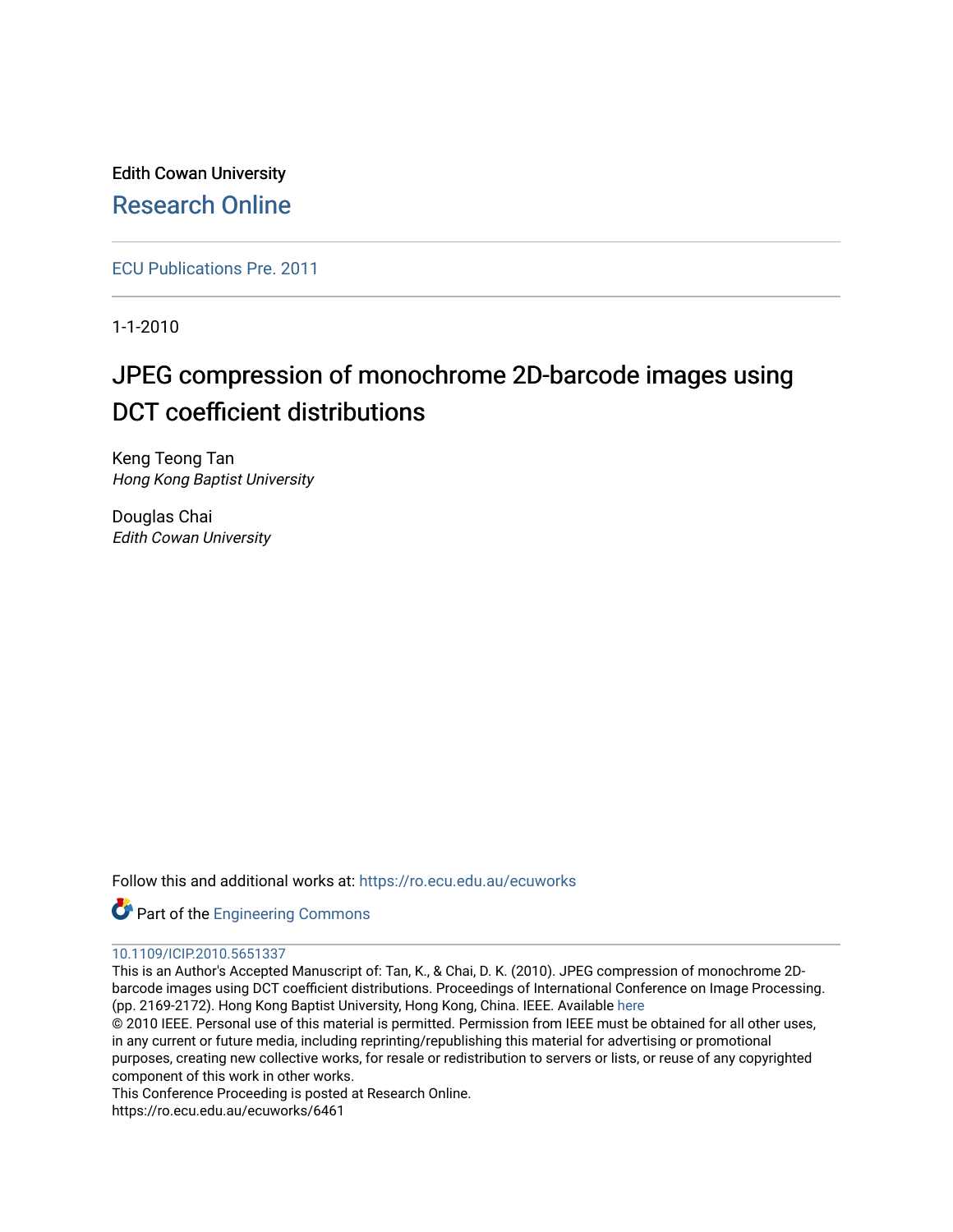# JPEG COMPRESSION OF MONOCHROME 2D-BARCODE IMAGES USING DCT COEFFICIENT DISTRIBUTIONS

*Keng T. Tan*

Centre for Holistic Teaching and Learning Hong Kong Baptist University Kowloon Tong, HONG KONG

# **ABSTRACT**

Two dimensional (2D) barcodes are becoming a pervasive interface for mobile devices, such as camera phones. Often, only monochrome 2D-barcodes are used due to their robustness in an uncontrolled operating environment of camera phones. Most camera phones capture and store such 2D-barcode images in the baseline JPEG format. As a lossy compression technique, JPEG does introduce a fair amount of error in the decoding of captured 2D-barcode images. In this paper, we introduce an improved JPEG compression scheme for such barcode images. By altering the JPEG compression parameters based on the DCT coefficient distribution of such barcode images, the improved compression scheme produces JPEG images with higher PSNR value as compared to the baseline implementation. We have also applied our improved scheme to a real 2D-barcode system - the QR Code and analyzed its performance against the baseline JPEG scheme.

*Index Terms*— Image processing, image restoration, image coding, image analysis, optical image processing

# 1. INTRODUCTION

Monochrome 2 dimensional (2D) barcodes, such as QR Code [1] and Data Matrix [2] are becoming a pervasive interface for mobile devices, especially for camera phones [3]. Most camera phones store captured barcode images in the baseline JPEG format [4]. This is especially true for mobile devices, where their low-end hardware and software required a low complexity codec. Furthermore, as a lossy compression scheme, JPEG does introduce a fair amount of error in the decoding of captured 2D-barcode images. Fortunately, there is still some control on the parameters of the JPEG algorithm to adapt it for different image types. Compression of images with different contents by varying these parameters has received significant attention in the recent past [5, 6, 7].

The discrete cosine transform (DCT) is at the core of the JPEG compression scheme, together with scalar quantization and entropy coding. It is known that the DCT coefficients for natural images can be modeled with a Laplacian distribution [8]. It is also known that the DCT coefficient for text based images can be modeled with a Gaussian distribution [9]. This knowledge can be employed to improve the compression efficiency of JPEG, by shifting the decoding value from the mid-point of the codeblock to the centroid of the image, thus, giving its minimum mean-square-error [7]. This principle can be applied to other image types, provided we have *a priori* knowledge about the distribution characteristics of the image type.

*Douglas Chai*

School of Engineering, Faculty of Computing, Health and Science Edith Cowan University 270 Joondalup Drive, JOONDALUP WA 6027 AUSTRALIA

In this paper, we examine how we can model the DCT coefficients for images of monochrome 2D-barcodes. Similar to [8], we also use a doubly stochastic model, where the distribution of the variance of the  $8 \times 8$  blocks is key to the analysis. This model is detailed in Section 2. We will then incorporate this knowledge into our design of a decompression scheme for monochrome 2D-barcode images in Section 3, as an improvement over the baseline JPEG decoder. This is achieved by varying the quantization matrix for monochrome 2Dbarcode images. We also examine how much improvement in peak signal to noise ratio (PSNR) this method can attain in Section 4. We have also applied our improved scheme to a real monochrome 2Dbarcode system - the QR Code. Our experiment and its findings are presented in Sections 5 and 6. Finally, conclusion can be found in Section 7.

#### 2. IMAGE MODEL

Most monochrome 2D-barcodes comprise of squares of monochrome cells. After the process of locating the barcode symbol in an image and pre-processing the barcode symbol for image distortions, often only the data area of the pre-processed barcode symbol is decoded for data retrieval. Thus, without loss of generality, we can assume a randomized monochrome 2D-barcode as depicted in Figure 1, as the basis for our image model.

| v. |  |
|----|--|

Fig. 1. A randomized monochrome 2D-barcode.

A doubly stochastic model for the coefficient statistics has been shown to be very effective [8] in modeling DCT distributions of JPEG images. In the  $8 \times 8$  blocks used for DCT, assuming that the pixels are identically distributed, the DCT coefficient is approximiately Gaussian. Note that we do not need the pixels to be independent. Let I denote the coefficient, and  $\sigma^2$  denote the variance of the block, then we have [8]

$$
P(I|\sigma^2) = \frac{1}{\sqrt{2\pi}\sigma}e^{-\frac{I^2}{2\sigma^2}}.
$$
 (1)

In a doubly stochastic model, the block variance is itself a stochastic quantity. The actual DCT coefficient is given by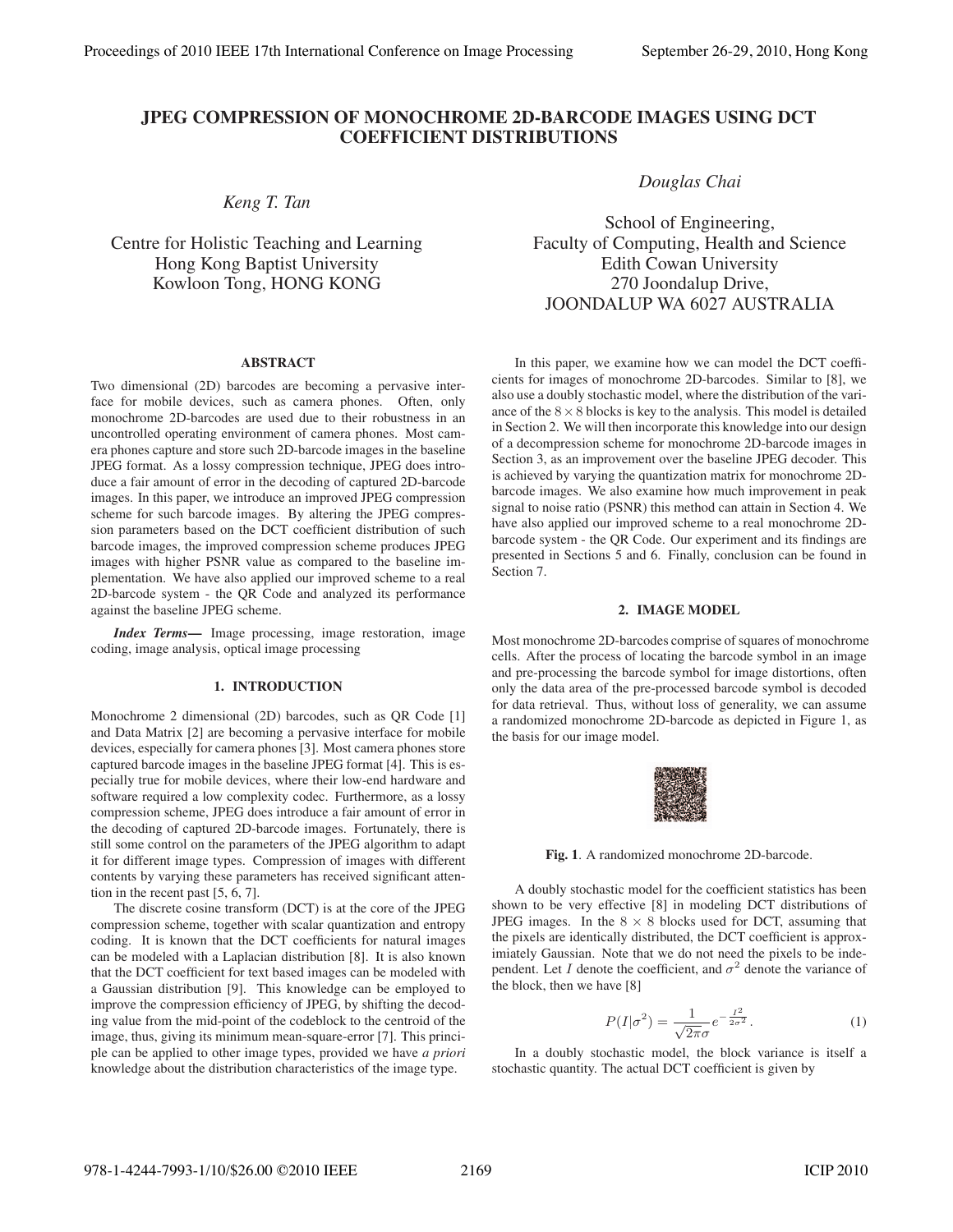$$
P(I) = \int_0^\infty P(I|\sigma^2)P(\sigma^2)d(\sigma^2).
$$
 (2)

From (2), we can see that  $P(\sigma^2)$  is a determining factor for the distribution of the DCT coefficients.

For natural images, [8] and other literatures have shown that the distribution of the DCT coefficient is Laplacian. For text documents, [9] has shown that the distribution of the DCT coefficient resembles a Gaussian distribution. Both distributions can be considered special cases of the generalized Gaussian distribution.

Figure 2 shows the distribution of the block variance for the 2Dbarcode in Figure 1 mapped against a Gaussian distribution. Figure 3 shows the distribution of the block variance for the 2D-barcode in Figure 1 mapped against a Lapacian distribution. Neither is a good fit.

Unlike text documents or natural images, our model of a randomized monochrome 2D-barcode has equal distribution of monochrome spaces, thus the distribution of its DCT coefficients are equally distributed between two extremes, the central distribution attributed to the white spaces and the constant flat tail distribution attributed to the black spaces. Hence, unlike text documents, it does not have a large concentration of the variance at or near zero, which was attributed to the white background in text documents, and a nearly uniform distribution of the variance otherwise. Unlike natural images, it also does not have different gradients of variance distributed Laplacian-wise from zero, which correspond to the different grayscale values.



Fig. 2. Gaussian fit to DCT distribution of block variance for the monochrome 2D-barcode.

In fact, the DCT coefficient distribution of our randomized monochrome 2D-barcode has a 'single-pulse' like concentration of variance at or near zero and a flat tail of one otherwise. To best model such a distribution, we have modified the Laplacian distribution [8] as

$$
P(I) = \frac{1}{2\beta}e^{-\frac{|I|}{\beta}} + \alpha,\tag{3}
$$

where  $0.0011 < \beta < 0$  and  $\alpha = 1$ , so that our modified distribution has a 'single-pulse' like concentration of variance at or near zero and a flat tail of one otherwise. This is achieved by reducing the  $\beta$  value to nearly 0 and setting the  $\alpha$  value to 1.

Equation (3) is fitted to the DCT coefficient distribution of our randomized monochrome 2D-barcode model in Figure 4.

Although not a perfect fit, our modified Laplacian does present a better fit to the DCT coefficient distribution of the randomized



Fig. 3. Laplacian fit to DCT distribution of block variance for the monochrome 2D-barcode.



Fig. 4. Modified Laplacian fit to DCT distribution of block variance for the monochrome 2D-barcode.

monochrome 2D-barcode image, than the Gaussian distribution or the unmodified Laplacian distribution.

# 3. IMPROVED DECOMPRESSION SCHEME

To improve the decompression of monochrome 2D-barcode images, we have used the modified Laplacian distribution in (3) to model the AC coefficients in the JPEG decoder. Assuming the codeblock ranges from  $a$  to  $b$ . In JPEG, when the quantization table at that frequency is  $Q_j$  the code value for that block is  $k$ , (without loss of generality, assuming  $k > 0$  for the calculation below), then  $a =$  $(k - 0.5)Q_j$  and  $b = (k + 0.5)Q_j$ . The centroid of this range is

$$
\begin{array}{rcl}\n\hat{x} & = & \frac{\int_a^b (x\frac{\lambda}{2}e^{-\lambda x} + \alpha) dx}{\int_a^b (\frac{\lambda}{2}e^{-\lambda x} + \alpha) dx} \\
& = & \frac{\frac{1}{2}[-xe^{-\lambda x} - \frac{1}{\lambda}e^{-\lambda x}]_a^b + \alpha(b-a)}{\frac{1}{2}(e^{-\lambda a} - e^{-\lambda b}) + \alpha(b-a)} \\
& = & \frac{\frac{1}{2}(ae^{-\lambda a} + \frac{1}{\lambda}e^{-\lambda a} - be^{-\lambda b} - \frac{1}{\lambda}e^{-\lambda b}) + \alpha(b-a)}{\frac{1}{2}(e^{-\lambda a} - e^{-\lambda b}) + \alpha(b-a)}\n\end{array}\n\tag{4}
$$

where  $\lambda = \frac{1}{2\beta^2}$ .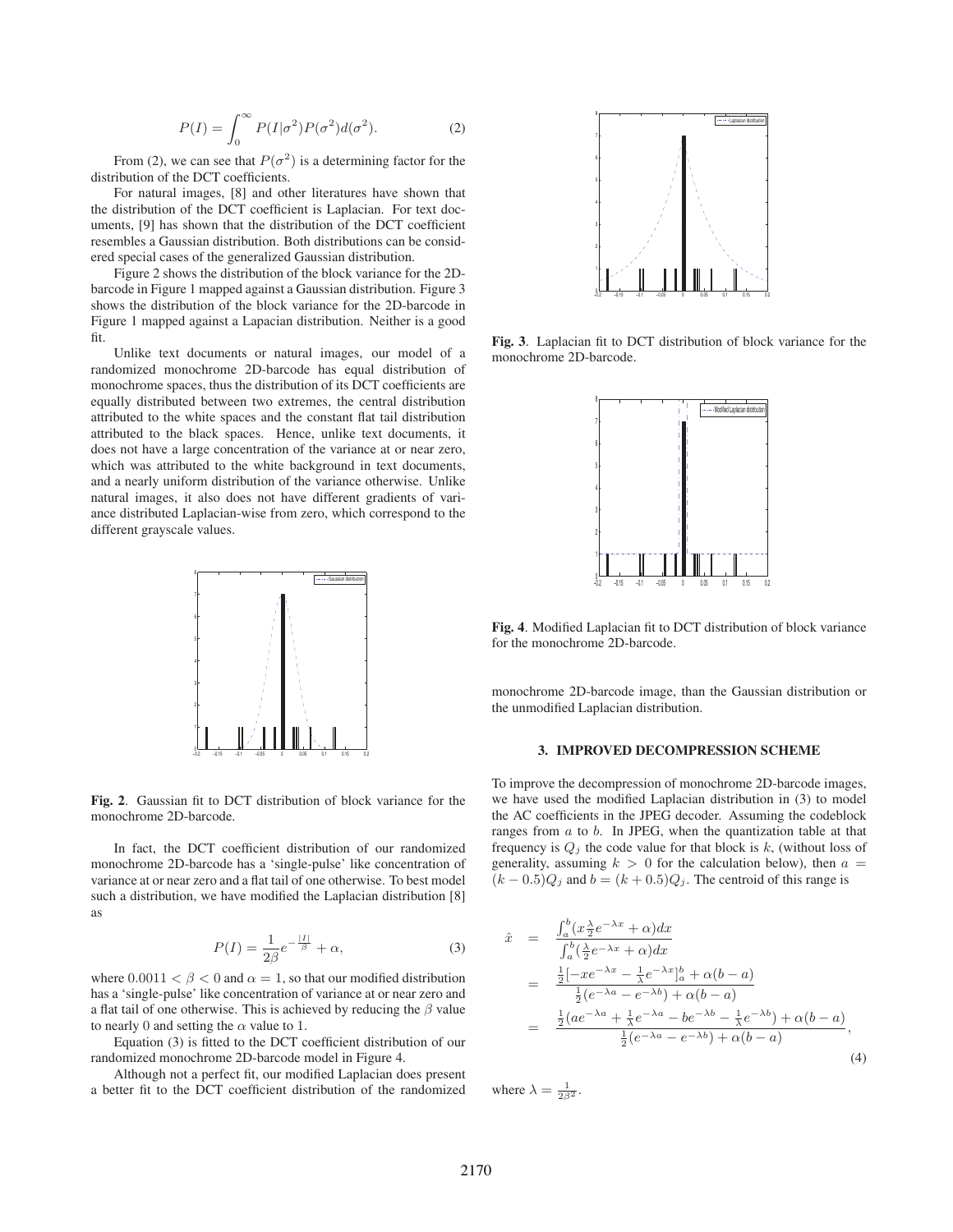Hence, in our improved decompression scheme, we shift the decoding value according to (4) with our modified values for  $\alpha$  and  $\beta$ . Accordingly, this will give our improved scheme the minimum mean-square error [7].

#### 4. SIMULATION

To test our improved scheme, we evaluated the performance of the algorithm on 425 randomly generated monochrome 2D-barcode images similar to that of Figure 1. Each image is of size  $256 \times 256$ pixels.

Our evaluation is performed comparing our improved decompression scheme against the baseline JPEG, which does not assume any distribution in the coefficients. We record the average PSNR of the resultant images as compared to their respective original under each scheme.

The average PSNR results from simulation of the two approaches are summarized in Table 1.

Table 1. Average PSNR results from simulation.

| <b>JPEG</b> scheme | <b>Average PSNR</b> |  |
|--------------------|---------------------|--|
| Baseline scheme    | 30.785 dB           |  |
| Improved scheme    | 31.415 dB           |  |

These results indicate that for monochrome 2D-barcode images, our improved decompression scheme, using a biased reconstruction based on the modified Laplacian distribution, produces an image with better quality. Thus, our scheme can lead to a reduction of lossy compression error introduced by the baseline JPEG scheme in the decoding of monochrome 2D-barcode. Nonetheless, how such an improved scheme would perform for real monochrome 2D-barcode images? To find out, we have conducted experiment using a typical monochrome 2D-barcode - the QR Code.

# 5. TESTING OUR FINDINGS WITH REAL BARCODE IMAGES

To further test our improved scheme, we have evaluated the performance of the algorithm on a set of real monochrome barcode images, namely the monochrome QR Code. This 2D-barcode was choosen because:

• The source code to its software encoder and decoder is available on the personal computer (PC) platform, thus, we can modify the software to encode and decode 2D-barcodes using our improved JPEG scheme. The source code of QR Code encoder and decoder is available from the Open Source QR Code Library at http://qrcode.sourceforge.jp/.

We have tested our improved scheme by encoding 100 samples of the QR Code using random samplings of text from our book on 2D-barcodes for mobile devices [10]. The 2D-barcode images from the encoder are further saved as compressed JPEG images using both our improved and the baseline JPEG scheme. Thus, for this experiment, we have 200 JPEG images of the QR Code, where 100 is compressed using the baseline JPEG scheme and the remainder is compressed using our improved JPEG scheme.

To evaluate the performance of our improved scheme for the mobile camera phone platform, we have further processed these 2D-barcode JPEG images by adding channel noise according to those experienced by barcodes images captured using a camera phone [11].

We then decompress the JPEG barcode images using their corresponding JPEG scheme and decode the relevant barcode using their respective software decoder.

For this experiment, we have recorded the results of the average PSNR value of the images compressed using each JPEG scheme, their decoding success rates and presented discussion on their possible cause for errors. These findings are presented in the following section.

### 6. RESULTS FROM EXPERIMENT WITH REAL BARCODE IMAGES

For this experiment, we have tested our improved JPEG scheme using a monochrome QR Code, as illustrated in Figure 5.



Fig. 5. An example of the monochrome QR Code used in our experiment.

The monochrome QR Code 2D-barcode image in Figure 5 is comprising of  $315 \times 315$  pixels.

#### 6.1. Monochrome QR Code

For the QR Code 2D-barcodes, we have observed that the monochrome nature of the barcode allows it to have a robust error tolerance even under channel noise and JPEG quantization errors. Table 2 presents a comparison of the monochrome QR Code 2D-barcode average PSNR value and decoding success rate for the baseline JPEG scheme versus our improved JPEG scheme.

Table 2. Comparison of average PSNR values (in dB) and barcode decoding success rate (in %) from the QR Code experiment.

|                                                    | Baseline JPEG scheme | Improved scheme,<br>$\frac{1}{900}$ |
|----------------------------------------------------|----------------------|-------------------------------------|
| <b>Average PSNR</b><br>value (in dB)               | 27.164               | 27.371                              |
| <b>Barcode decoding</b><br>success rate (in $\%$ ) | 100                  | 100                                 |

Visually, examples of the QR Code images with channel noise and JPEG quantization errors are presented in Figures 6 and 7.

The above finding is obvious when we analyze the movement of the monochrome colors when the QR Code 2D-barcode image is subjected to channel noise and JPEG quantization errors.  $1$  These color movements is illustrated in Figure 8.

<sup>&</sup>lt;sup>1</sup>A color movement is the vector difference in RGB color co-ordinate space of a given color from it original state to its JPEG quantized with channel noise state.